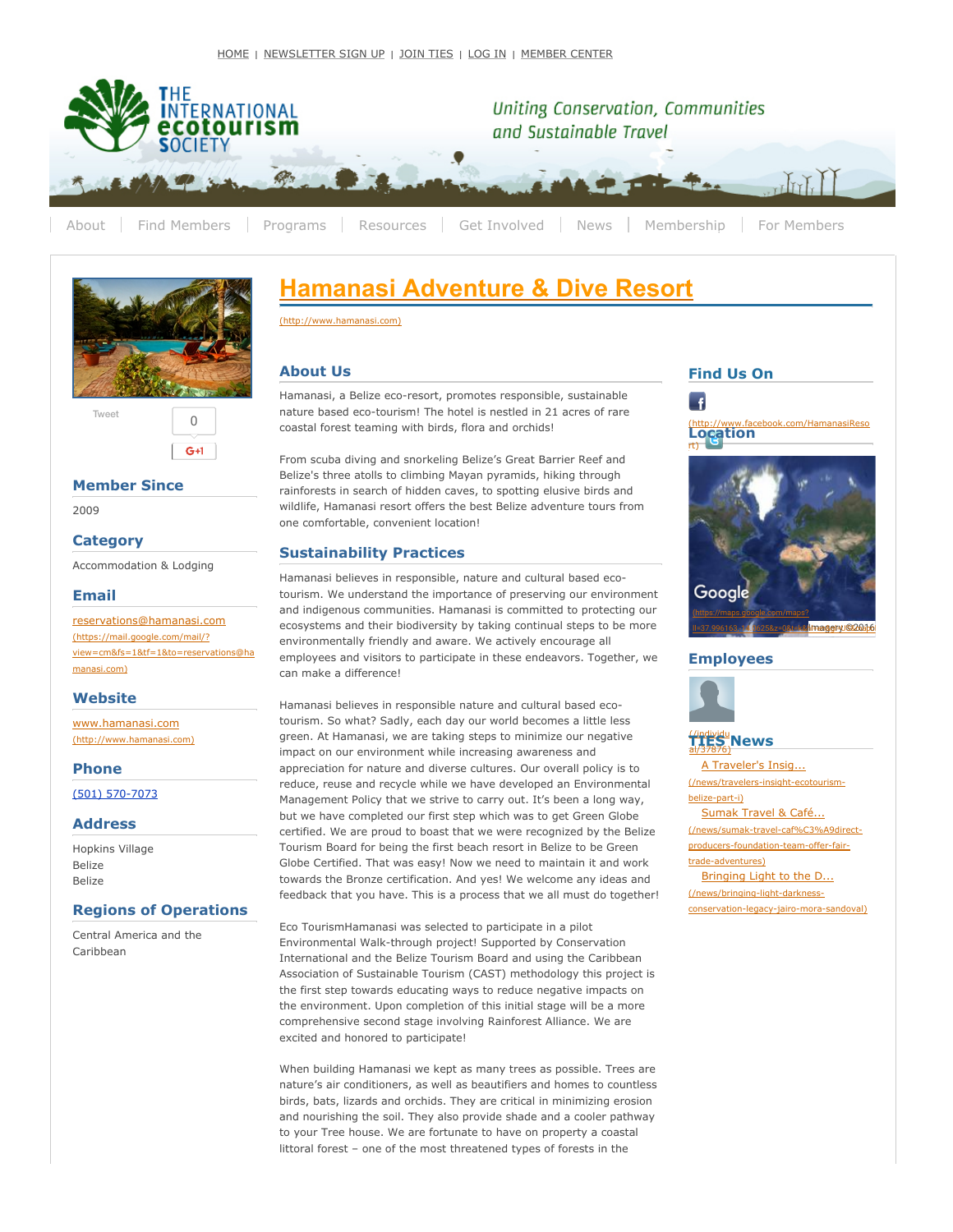world. Usually, these forests are cleared for coastal development. Many birds rely upon these forests for food and rest during migration. Rather than cutting down the forest when we needed to add more rooms we built amidst the trees. You can commune with nature in your very own tree house!

On the beach we have kept a strip of vegetation roughly 6 feet wide after the high tide point. This greatly reduces erosion and minimizes silting, which chokes the reef. Left alone, Belize's beaches would be covered with vines, a variety of fruit, sea grape and coconut trees and various flowers. We have kept many of these items intact and minimized clearing. Don't worry; there is still plenty of space to enjoy the beach!

Furthermore, we have set aside over 10 acres as a nature preserve. This area is diverse in terrain from ridge to swamp. It is teeming with life – birds, land turtles, Morelet, small fishes, orchids, lily pads and many types of trees. This area adjoins the swampland savannah that overlooks the Maya Mountains.

Eco TourismWe compost all of our vegetable and fruit scraps. The resulting rich soil is then used in our gardens. Most of the plants come from cuttings here on property. After they are used in vases around the resort, many of the cuttings are replanted! We collect seeds from our papayas and replant them throughout the gardens. And the top of our pineapples? Yes, those, too, are replanted. They not only are beautiful, but delicious! We minimize our use of pesticides and chemical based fertilizers. In our kitchen and on tours we have phased out using disposable cups and plates and are now using the biodegradable ones. We still keep a few for our Kosher Diet guests from time to time. We also collect rain water to water the plants around the property as well as the garden.

In our rooms we change linens every third day, unless otherwise requested. Old linens are reused as cleaning rags. Louvered windows and ceiling fans minimize the use of air conditioners. Large windows flood our rooms with natural light reducing our energy usage. We have recently came up with an Air conditioning plan which allows us to turn out the air while guest are out and put it back on just before you're back so it's not hot when guest get in after a long day. We changed from single use shampoos and conditions to dispensers to allow for bulk purchase and stop the use of plastic bottles. We have switched to more environmentally friendly cleansers which makes rooms just as clean, has less effect on the environment and best of all they all smell fresh after every use.

Most of our vehicles are powered by diesel and very well maintained. We make transfer schedule everyday so alleviate having our vans do an empty run. Our soap is biodegradable and leftovers are used by staff, given to the community or made into a solution to spray on plants affected by aphids. Jars and containers are reused. Glass is crushed and used to make stepping bricks. Cans are crushed to save space and reduce trips to the landfill and send to a recycling company. Paper is reused and recycled. We converted to fluorescent bulbs whose life spans are much longer than incandescent bulbs and push more watts than it pulls.

Eco TourismThe travel industry must benefit and empower local communities. Traditional cultures should strengthen and play a part in tourism. At Hamanasi the vast majority of our employees up to 90% come from the surrounding communities such as Maya Centre, Sittee River and Hopkins. We believe in training our staff and promoting from within. We believe that our employees provides great service to you all because they are happy working with us. Also the income they earn and the skills they learn help their families and villages and best of all, our employees enjoy working with us. Hamanasi and its guests assist Hopkins Village in many ways.

We donate to Equity house which is a non-profitable organization that we donate medical supplies to. There is the Vet Clinic though the